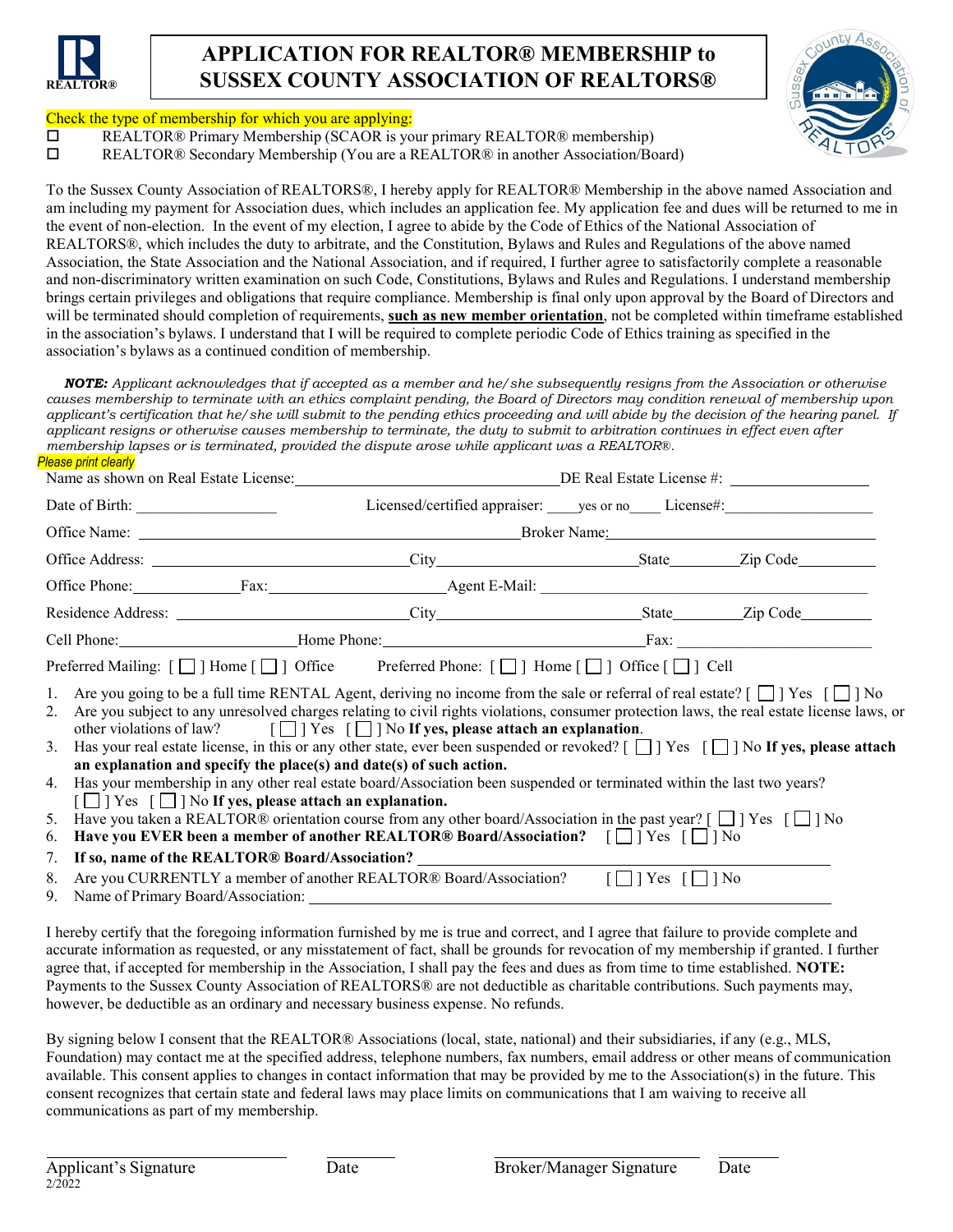## **SUSSEX COUNTY ASSOCIATION OF REALTORS ® 23407 Park Avenue – Georgetown, DE 19947 (302) 855-2300 Fax (302) 855-2319**

# **SENTRILOCK APPLICATION**

Membership Type: *Please check one*

| Primary Member – SCAOR is your primary local association                             |  |  |
|--------------------------------------------------------------------------------------|--|--|
| Secondary Member - You are a primary member with another association                 |  |  |
| Sentrilock Only – Member of another local association-only subscribing to Sentrilock |  |  |
| Clerical/Admin – Only subscribing to Sentrilock                                      |  |  |
|                                                                                      |  |  |
| <b>DE Real Estate License#</b>                                                       |  |  |
| <b>Appraisal License #</b>                                                           |  |  |
| *All annual billings are delivered electronically to this email address              |  |  |
| Date of Birth                                                                        |  |  |
|                                                                                      |  |  |
|                                                                                      |  |  |
| Home Phone#                                                                          |  |  |
| <b>Office Phone #</b>                                                                |  |  |
|                                                                                      |  |  |
|                                                                                      |  |  |
|                                                                                      |  |  |

1. Are you a member of another REALTOR® Board/Association? ( ) No () Yes, name of your other Association:

The applicant and Participant (Broker) agree to abide by all SCAOR Bylaws, Rules and Regulations and other obligations of participating in the Lockbox System; agree to be bound by the REALTOR® Code of Ethics; and agree to subject to discipline by SCAOR for any violation of the Code of Ethics or rules governing operation of the System, including potentially termination of access privileges, and assessment of administrative processing fees, in addition to any other discipline, including fines, that may be imposed. A copy of SCAOR's lockbox system rules is attached.

For Applicant to maintain access to the System, Applicant and Participant (Broker) must at all times hold a valid Delaware Real Estate License.

The Applicant and Participant (Broker) understand and agree that they must contact the listing office to schedule a showing appointment prior to using the System, unless the listing Broker specifically states that a showing appointment is not required.

| <b>APPLICANT SIGNATURE:</b> | Date: |
|-----------------------------|-------|
|                             |       |

| <b>PARTICIPANT (BROKER) SIGNATURE:</b> | Date: |
|----------------------------------------|-------|
|----------------------------------------|-------|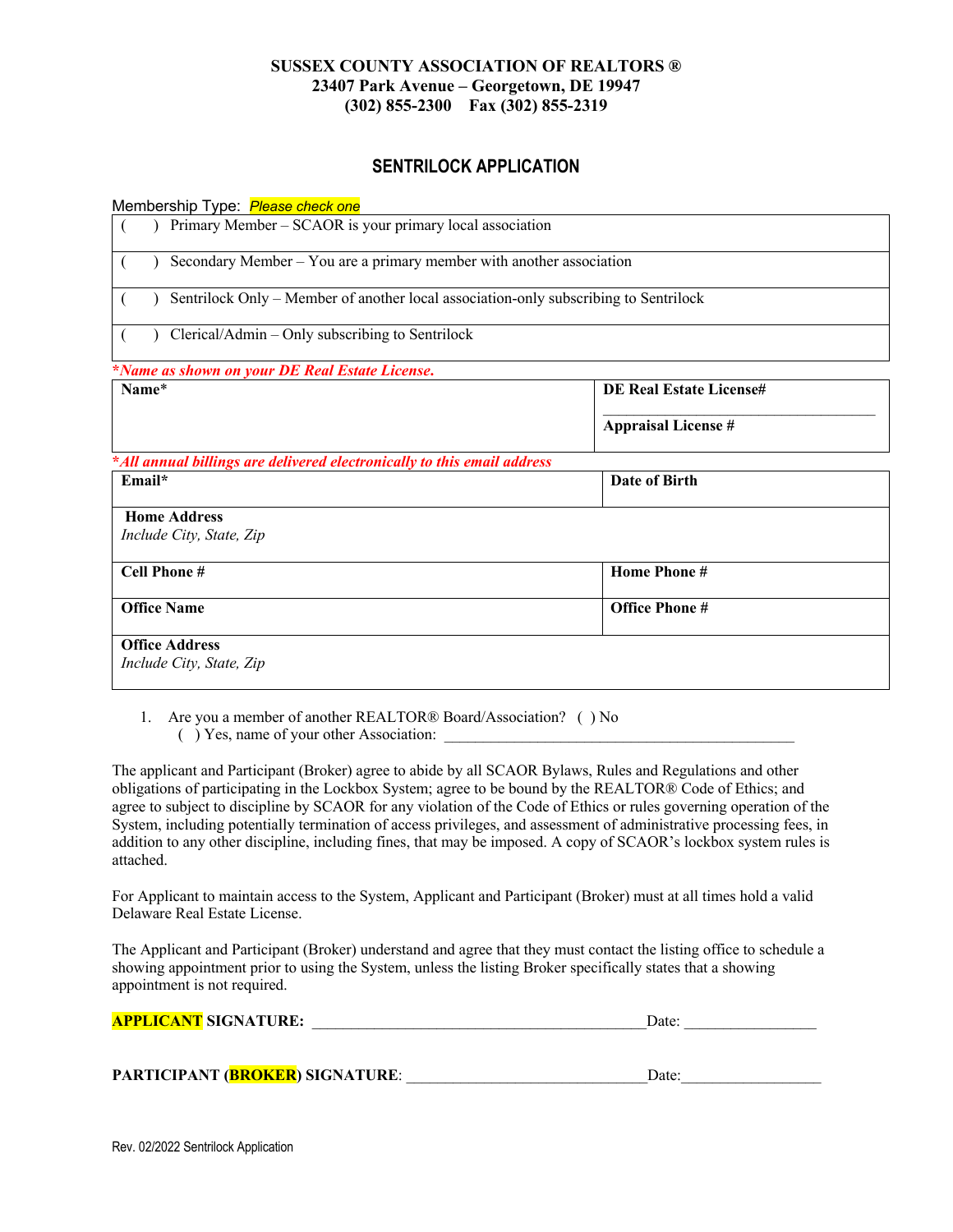# **SUSSEX COUNTY ASSOCIATION OF REALTORS®**

## SENTRILOCK SMART CARD AUTHORIZED USER AGREEMENT

#### THIS AGREEMENT IS ENTERED INTO BY SUSSEX COUNTY ASSOCIATION OF REALTORS® (SCAOR).

AND the undersigned Broker/Firm Principal or duly authorized representative of Broker hereinafter referred to as ("Participant"),

|                                                                     | -YUT                 |
|---------------------------------------------------------------------|----------------------|
| (Name of Participant Broker or authorized representative of Broker) | . Company/Firm Name) |

the undersigned Agent/Smart Card Holder hereinafter referred to as ("Authorized User")

(Name of Agent/Smart Card Holder)

1. SMART CARD RECEIPT: Participant and Authorized User acknowledge receipt of a SentriLock Smart Card from SCAOR.

Initial service fee, plus applicable Authorized User is hereby granted, 2. PAYMENT OF FEES AND LICENSE TO USE: In exchange for payment of \$ subject to the terms and conditions of this Agreement, a personal, revocable, non-exclusive and non-transferable license, (which shall be revocable at will by SentriLock, LLC or SCAOR), to the SentriLock Systom, the Smart Card and the Entry Codes in order to access properties in the geographic area currently served by SCAOR, including those Board(s) and Association(s) with which SCAOR has entered into a written reciprocal electronic lockbox agreement, and the multiple listing services owned and operated by such Board(s) or Association(s). Access by Authorized User, at-all-times, shall be made solely in connection with his/her legally permitted, normal and customary activities while acting as a real estate licensee or certified, licensed appraiser or approved Affiliate member. Authorized User shall use the Smart Card only for the purpose of galping authorized entry into real property upon which a SentriLock lockbox has been installed in those geographic areas as defined herein where the Authorized User is authorized to access the System.

3. CURRENT UPDATE: Authorized User acknowledges that the Smart Card has an update code which expires at regular intervals determined by SCAOR prohibiting further use of the Smart Card until a new update is obtained by placing the Smart Card in a Smart Card Reader or by another authorized method. Upon such expiration, the Smart Card will not be able to access the SentriLock Key Box System. Accordingly, during the term of this Agreement, the Authorized User shall be required, from time to time, to place Smart Card in Smart Card Reader to update Smart Card, transmit showing data and obtain system updates.

4. CARD EXCHANGE BY SENTRILOCK OR SCAOR: SentriLock, LLC may at its discretion require SCAOR to replace the Smart Cards used by SCAOR and it's Authorized Users with replacement Smart Cards compatible with the system. SentriLock, LLC shall make the exchange of Smart Cards at no cost to SCAOR unless the exchange is necessary due to Customer negligence.

- 5. ELIGIBILITY: The Authorized User shall remain eligible to retain the license herein granted only for so as long as all of the following conditions, at all times, are fully satisfied:
- and Participant hold a valid real estate license as a salesperson, associate broker, and/or is licensed or certified as an appraise; (ii) the Authorized User is licensed<br>with, and is affiliated as an employee or as an inde to receive the Bntry Codes licensed hereunder;
- 
- to recorve the Entry Codus needs necessive.<br>The Authorized User shall notify SCAOR, in writing, of any change in his/her current company/office affiliation; and<br>If at any time the Authorized User and/or Participant are not
- D. Affiliate members of a local Board/Association of REALTORS® shall be oligible to subscribe to and access the SentriLock Key Box System as an Authorized<br>User and to receive the Entry Coles Hechale (and increased hereali
- and sales licensees provided: 1) the unitensed assistant is under the direct supervision of a designated REALTOR®, or the licensed designee of the REALTOR®, each of whom is a subscriber and authorized user of the lockbox s

6. TERM OF AGREEMENT: The term of this Agreement shall commence on the date of the execution of this Agreement and shall continue unless sooner terminated as herein provided. The term of this Agreement shall also terminate on the date the Ilcense hereby granted is revoked by SCAOR or SentriLock, LLC; or the Authorized User or Participant shall fall to satisfy any or all of the requirements of this Agreement.

7. REVOCATION OF LICENSE/RETURN OF SMART CARD: The license to use the Smart Card to accoss the SentriLock Key box System under this Agreement shall be terminated by SCAOR or SentriLock, LLC, and affected by deactivating the Smart Card. Participant and Authorized User agree to return the Smart Card within the earlier of (1) 48 hours of receipt of a request to do so by SCAOR or SentriLock, LLC or (2) within five working days upon the occurrence of any one or more of the following events of default:

- A. Termination of Participant's Service in SCAOR;
- 
- B. Termination of Authorized User's association with the said Participant for any reason;<br>C. Failure to comply with any or all of the eligibility requirements as set forth in Paragraph 5 above;
- D. Failure of the Participant/Authorized User to perform in accordance with any and/or all terms and conditions set forth in this Agreement, including, but not limited
- 
- D. ranure of the rature particular Authorized User to perform in accordance with any and/or an terms and conditions set forth in this Agreement, including, but not limited<br>to, the provisions for security in paragraph abolo
- 
- 
-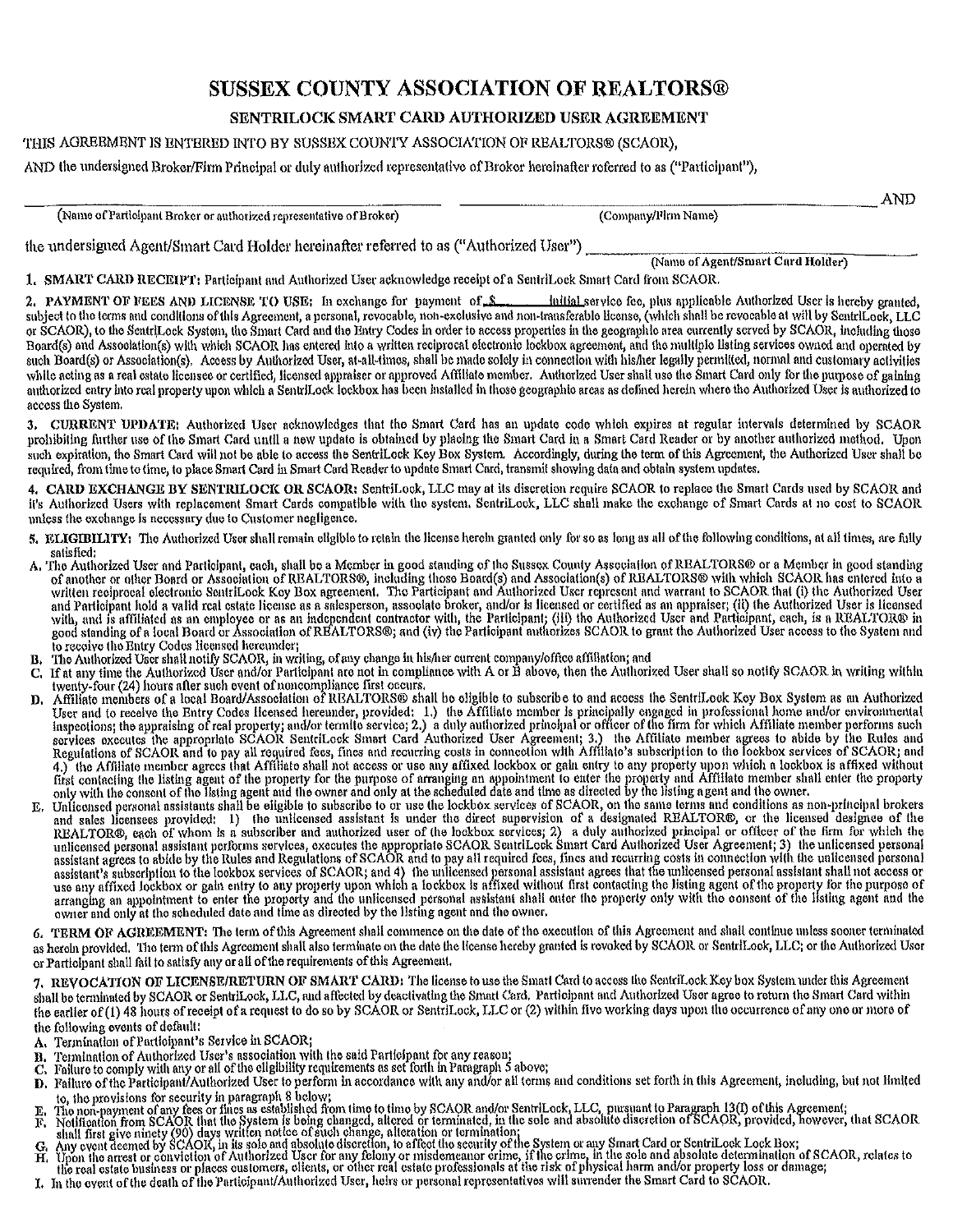8. SECURITY OF SMART CARDS: Participant and Authorized User acknowledge that it is necessary to maintain security of the Smart Card to prevent its use by unauthorized persons. Consequently, Authorized User agrees:

A. To keep the Smart Card in Authorized User's possession or in a safe place at all times.

- B. To not allow his/her personal identification number (PIN) to be attached to the Smart Card or disclose to any third party his/her PIN.
- C. TO NOT LOAN THE SMART CARD TO ANY PERSON FOR ANY PURPOSE WHATSOEVER OR TO PERMIT THE SMART CARD TO BE USED FOR ANY PURPOSE BY ANY OTHER PERSON.
- D. To maintain the sole and exclusive possession of the key to the property at all times and not give the key to a third person without the prior knowledge and expressed written consent of the listing agent.
- E. To not duplicate the Smart Card or allow any person to do so.
- F. To not sell, assign, distributo, provide access to, reverse engineer, decompile, modify, disclose or otherwise transfer or pledge the rights of the Smart Card,
- G. To immediately notify SCAOR by telephone and in writing within twenty-four (24) hours of the loss of theft of a Smart Card. The Participant/Authorized User shall sign and deliver a statement to SCAOR with respect to the oircumstances surrounding the loss or theft. SCAOR shall charge for the replacement of Smart Cards either lost or damaged.
- H. To strictly adhere to the terms and conditions of this Agreement and such additional rules, regulations and security procedures as may be adopted by SCAOR from time to time with respect to the Smart Card and any other aspect of the System,
- 9. REPLACEMENT SMART CARDS: Replacement Smart Cards will be issued to Authorized Users who:
- A. Have complied with this Aercement and the policies and procedures of SCAOR with respect to the SentriLock Key Box System,
- B. Pay a fee and/or deposit specified by SCAOR to replace a Smart Card lost, stolen, damaged or defective.

10. VIOLATIONS/DISCIPLINARY ACTION: Participant and Authorized User agree to be subject to the disciplinary rules and procedures of SCAOR for violation of any provision of this Agreement. In addition to any and all remedies under this Agreement, if Authorized User allows the use of the Smart Card by unauthorized persons or otherwise adversely affects the Key Box System security, Authorized User shall be subject to such fines and penaltics as are established by SCAOR pursuant to the applicable rules and regulations of SCAOR, as amended from time to time, and in accordance with the established policies of the National Association of REALTORS®, Inc., as amended from time to time. Discipline may include forfeiture of the Smart Card and the Participant or Authorized User's right to be issued a Smart Card.

11. INDEMNIFICATION: Participant and Authorized User, jointly and severally, agree to indemnify and hold SCAOR, the Associations and all of their respective officers, directors, employees and agents harmless from and against any and all liability, loss, costs, expenses, claims or demands whatsoever by or against SCAOR resulting from loss, use or misuse of the SentriLock Key Box System, including, but not limited to, any and all liabilities, including attorney's fees, incurred by them as a result of damage, death or injury to property or persons arising out of entry by any person into or onto any premises by use of the SentriLock Key Box System, Participant and Authorized User hereby waive and release any and all claims against SCAOR and any of the Associations which own stock in SCAOR, their respective officers, directors, employees and agents for any and all loss or damage resulting from the use, loss of, or inability to use the Smart Card, including any deactivation of the Smart Card by SCAOR as herein provided. The provisions of this Paragraph 11 shall survive the expiration or termination of this Agreement.

12. REIMBURSEMENT: Authorized User and Participant agree to reimburse SCAOR upon demand for any and all expenses incurred in attempting to enforce any or all terms and conditions of this Agreement against Authorized User and/or Participant as a result of Authorized User's failure to act in accordance with the terms and conditions of this Agreement. In the event SCAOR shall commence legal proceedings against Authorized User and/or Participant to enforce or interpret any of the provisions of this Agreement, Authorized User and Participant, jointly and severally, agree to pay all costs incurred, including reasonable attorney's fees, as determined by the court, both at trial on the merits and on appeal, if any.

13. AUTHORIZED USER RESPONSIBILITY: Authorized User agrees:

- A. Never to permit anyone other than the Authorized User himself/herself to use the Smart Card or his/her PIN for any reason;
- B. To attend an instructional session on the operation and use of the Smart Card as required by SCAOR from time to time;
- To provide the necessary Internet connection, computer hardware and non-SentriLock supplies software for communication with the System.  $\mathbf{C}$
- D. To obtain the periodic update for his/her own Smart Card by placing the Smart Card in Smart Card Reader to transmit showing data and obtain system updates.
- E. To notify SCAOR within 48 hours of any change in his/her firm affiliation or termination;
- F. To comply with National Association of REALTORS® requirements (as from time to time amended) for the access and use of a Lock Box System, including notification of each listing office or listing agent of the Authorized User's intention to enter the property through the use of the SentriLock box. This notification is to be prior to the actual entry unless the Ilsting indicates the cooperating agent may access the property without prior notice to the listing agent or the listing office.
- To comply with all Rules and Regulations adopted by SCAOR, as from time to time amended, relating, directly or indirectly, to the SentriLock Key Box System and G. Smart Card and are expressly incorporated by reference herein and made a material term of this Agreement as though fully set forth herein.
- H. Where applicable, become familiar and comply with the Rules and Regulations of the reciprocal Associations when showing properties in their geographic areas.
- I. To pay such activation and hardware fees, annual service fees, re-activation fees and other such fees and fines as shall be adjusted and adopted from time to time by SCAOR as provided in this Agreement and as charged by SCAOR or charged by SentriLock directly to Authorized User on behalf of SCAOR.
- To notify SCAOR promptly, in writing, upon the arrest or conviction of Authorized User for any felony or misdemeanor (other than traffic misdemeanor offenses) and J. shall state the circumstances and details relating to such arrest or conviction. Authorized User represents and warrants, as of the date of this Agreement, that Authorized User has not been previously arrested for or convicted of any felony or misdemeanor crime (other than traffic misdemeanor offenses).

#### 14. PARTICIPANT RESPONSIBILITY:

- A. Participant warrants that Participant is both a licensed real estate broker and Participant of SCAOR.
- B. Participant warrants that Authorized User possesses a valid real estate license and is in fact associated with Participant in an active effort to sell real estate or is a licensed or certified real estate appraiser affiliated with the SCAOR Participant.
- C. Participant agrees to enforce the terms of the Agreement with respect to any Authorized User associated with him/her and understands that he/she is not relieved of any responsibility or obligation by the mere fact of such disassociation with Authorized User.
- D. Participant agrees to notify SCAOR immediately, in writing, should the Participant or Authorized User terminate their relationship or should the Authorized User's license be transferred.
- E. Participant agrees to take all responsible means to obtain Authorized User's Smart Card or cause Authorized User to return Smart Card to SCAOR. The Participant will continue to be charged a service fee for the disassociated subscriber until the next billing oyole after the card is returned. If an Authorized User does not return the Smart Card, Participant agrees to furnish SCAOR with copies of written correspondence of all attempts made to obtain said Smart Card.
- F. Participant agrees that he/she is jointly and severally liable, together with the Authorized User, for all duties, responsibilities and undertakings of the Authorized User under this Agreement and understands that failure to follow the provisions of the SentriLock Smart Card User Agreement may result in the loss of SCAOR Smart Card privileges and, further, could cause SCAOR to recall all Smart Cards issued to the Participant and the Participant's Authorized Users.

15. PROPERTY OWNER/SELLER AUTHORIZATION: The Authorized User and the Participant must secure specific written authorization from the owner/seller(s) of the property prior to the installation or use of a SentriLock Lock Box on any property and before the listing is entered into the MLS, reflecting that a SentriLock Lock Box has been authorized by owner/seller(s).

16. FAILURE TO COMPLY: Any failure of the Authorized User or the Participant to comply with any of the terms and conditions of this Agreement shall constitute an event of material default hereunder. In the event of such default, SCAOR shall have the absolute right, without prior notice to Authorized User or Participant, to interrupt or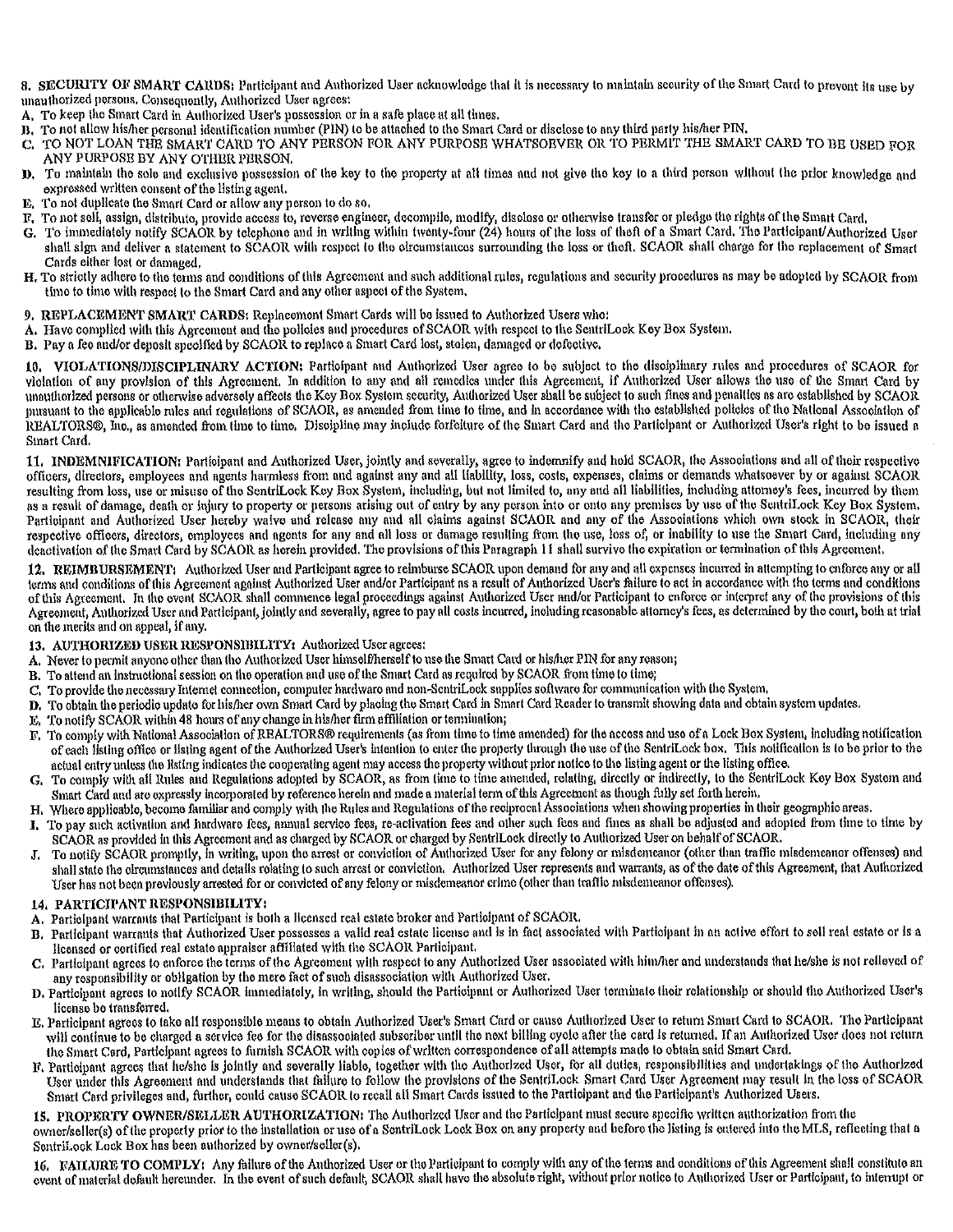terminate access to the System, including deactivation of the Smart Card, without any liability whatsoover to the Authorized User, the Participant or any third persons. Authorized User and Participant expressly walve any and all damages incurred or alleged to have been incurred as a consequence, direct or indirect, of such access termination by SCAOR.

NO WARRANTY: SCAOR MAKES NO WARRANTY WHATSOEVER, EXPRESS OR IMPLIBD, REGARDING THE SMART CARD, THE SYSTEM OR 17. ANY SENTRILOCK LOCK BOX. WARRANTY CLAIMS BY AUTHORIZED USER OR PARTICIPANT SHALL BE MADE SOLBLY AGAINST SENTRILOCK,<br>LLC AND WILL BE HANDLED THROUGH SCAOR (SOLBLY AS A CONVENIENCE TO THE AUTHORIZED USER AND PARTICIPANT), WH BE CONTACTED WHEN A PROBLEM WITH THE EQUIPMENT IS EXPERIENCED. AUTHORIZED USER AND PARTICIPANT SHALL BE SOLELY RESPONSIBLE FOR DETERMINING THE SCOPE OF ANY WARRANTY PROVIDED BY SENTRILOCK.

NO CONSEQUENTIAL DAMAGES: SCAOR shall not be liable to the Authorized User or the Participant for any special, indirect, incidental or 18. consequential damages for any loss of use, loss of profit or any other loss of any kind which may arise from the use of the Key Box System by the Authorized User or the Participant or from defects in any Smart Card or any SentriLock Lock Box,

19. GOVERNING LAW: The validity of this Agreement and any of its terms and provisions, as well as the rights and duties of the parties hereunder, shall be governed by the laws of the State of Delaware, and venue shall be the county in which the Authorized User resides.

20. PARTIAL INVALIDITY: If any provision of this contract is held by any court to be invalid, void or unenforceable, the remaining provisions shall nevertheless continue in full force.

## 21. ADDITIONAL CONDITIONS SET FORTH ON THE SECOND PAGE HEREOF ARE PART OF THIS AGREEMENT:

This written contract expresses the entire agreement between Participants, Authorized Users and SCAOR with respect to the SentriLock Smart Card System, This Agreement supersedes any and all other agreements, either oral or in writing. No other agreement, statement or promise relating to the subject matter of the Agreement which is not contained herein shall be valid or binding. This Agreement is binding upon the heirs and personal representatives of the Participant or Authorized User. This Agreement may be amended only in writing, signed by all parties hereto.

| Authorized User Name         | (please print) | Primary Board/Association | NRDS#                    | Delaware Licensell                              |
|------------------------------|----------------|---------------------------|--------------------------|-------------------------------------------------|
| <b>E-Mail Address</b>        |                | Firm Name & Address       |                          | Contact Phone Number (Office, Cell)             |
| Signature of Authorized User |                |                           | Signature of Participant | (Broker or authorized representative of Broker) |
| BY                           |                | of SCAOR                  | DATED:                   |                                                 |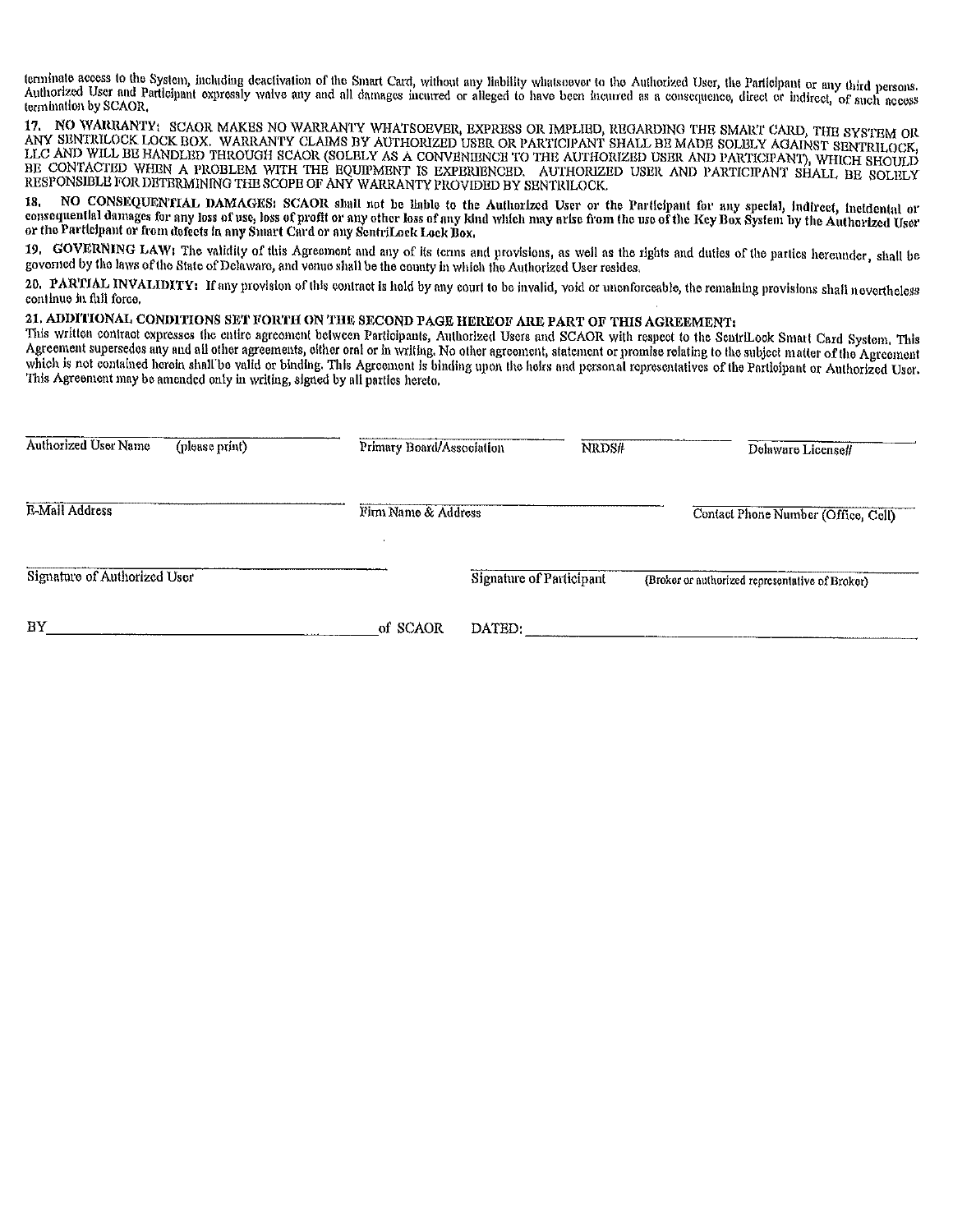# **SUSSEX COUNTY ASSOCIATION OF REALTORS® SENTRIKEY LOCK BOX RULES AND REGULATIONS**

#### **Section I Authorized Users**

- $(A)$ Any individual who holds REALTOR® membership in a local Board/Association of REALTORS®, whether located in Delaware or any other state or territory, and every non principal broker, sales licensee, unlicensed personal assistant or licensed or certified appraiser who is affiliated with such REALTOR®, shall be eligible to subscribe to and use the lockbox services of SCAOR subject to their execution of a SentriKey Smart Card Authorized User Agreement or a Reciprocal Access Agreement (whichever is applicable) with SCAOR and their agreement to abide by the Rules and Regulations of SCAOR and to pay all required fees. fines and recurring costs in connection with their subscription to the lockbox services of SCAOR.
- Affiliate Members of a local Board/Association of REALTORS®, whether located in Delaware or any other state or territory, shall be eligible to subscribe to and (B) use the lockbox services of SCAOR, provided: 1.) the Affiliate member is principally engaged in professional home and/or environmental inspections; the appraising of real property; and/or termite service 2.) a duly authorized principal or officer of the firm for which Affiliate member performs such services; executes the appropriate SCAOR SentriKey Smart Card Authorized User Agreement; 3.) The Affiliate member agrees to abide by the Rules and Regulations of SCAOR and to pay all required fees, fines and recurring costs in connection with Affiliate's subscription to the lockbox services of SCAOR; and 4.) The Affiliate member agrees that Affiliate shall not access or use any affixed lockbox or gain entry to any property upon which a lockbox is affixed without first contacting the listing agent of the property for the purpose of arranging an appointment to enter the property and Affiliate member shall enter the property only with the consent of the listing agent and the owner and only at the scheduled date and time as directed by the listing agent and the owner.
- $\langle C \rangle$ Unlicensed personal assistants shall be eligible to subscribe to or use the lockbox services of SCAOR, on the same terms and conditions as non-principal brokers and sales licensees provided: 1) the unlicensed personal assistant is under the direct supervision of a designated REALTOR®, or the licensed designee of the designated REALTOR®, each of whom is a subscriber and authorized user of the lockbox services; 2) a duly authorized principal or officer of the firm for which the unlicensed personal assistant performs services; executes the appropriate SCAOR SentriKey Smart Card Authorized User Agreement; 3) the unlicensed personal assistant agrees to abide by the Rules and Regulations of SCAOR and to pay all required fees, fines and recurring costs in connection with the unlicensed personal assistant's subscription to the lockbox services of SCAOR; and 4) the unlicensed personal assistant agrees that the unlicensed personal assistant shall not access or use any affixed lockbox or gain entry to any property upon which a lockbox is affixed without first contacting the listing agent of the property for the purpose of arranging an appointment to enter the property and the unlicensed personal assistant shall enter the property only with the consent of the listing agent and the owner and only at the scheduled date and time as directed by the listing agent and the owner. An unlicensed personal assistant, in accordance with guidelines as adopted by the Delaware Real Estate Commission, may not show property unless accompanied by a licensed real estate salesperson, real estate associate broker or real estate broker,
- $(D)$ Non-member licensed contractors or inspectors shall only be eligible for limited use of the lockbox services of SCAOR provided; 1) the non-member licensed contractor or inspector is under the direct supervision of a designated REALTOR®/Participant, or the licensed designee of the designated REALTOR®/Participant, at least one of whom is a subscriber and authorized user of the lockbox services; 2) the licensed designated REALTOR®/Participant, or the licensed designee of the designated REALTOR®/Participant has obtained the written consent of the property owner to authorize the use of a lockbox programmed for contractor codes which clearly states the owner understands that authorizing contractor codes allows unlimited (24 hour) access to the property by the non-member licensed contractor(s) or inspector(s).
- Any individual required or permitted by law, or by the established policies of the National Association of REALTORS®, as amended from time to time, to access  $(E)$ and use the services of SCAOR without holding REALTOR® membership in a local Board/Association, including members in good standing of the Sussex County Association of REALTORS®, shall be eligible to subscribe to and use the services of SCAOR without the requirement of holding REALTOR® membership in a local Board/Association of REALTORS®.

#### **Section II**

The following Rules and Regulations shall apply to all subscribers and users of the SCAOR Lock Box services. Subscribers and authorized users of the lockbox services shall:

- ${\bf 1.}$ Not install a lockbox on any property without first obtaining the written consent of the Seller.
- $2.$ Access property solely in connection with his/her legally permitted, normal and customary activities while ac ting as a real estate licensee, unlicensed personal assistant or licensed appraiser.
- Use the SentriKey Smart Card only for the purpose of gaining authorized entry into real property upon which SentriKey Key Box System has been installed.  $\overline{3}$ .
- Enter into real property from which a SentriKey Key Box System has been installed only with the prior knowledge and/or expressed consent of the listing agent. 4.
- Notify SCAOR, in writing within forty-eight (48) hours, of any change in his/her current company/office affiliation. -5.
- Adhere strictly to the terms and conditions of the SCAOR SentriKey Smart Card Authorized User Agreement. 6.
- Pay all fees, charges, fines and recurring user fees as established from time to time by SCAOR when due. 7.
- Keep the SentriKey Smart Card in Smart Card holder's possession or in a safe place always and be accountable for the SentriKey Smart Card at all times. 8.
- $Q$ Not allow his/her personal identification number (PIN) to be attached to the SentriKey Smart Card.
- 10. Not disclose his/her personal identification number (PIN) to any person.
- 11. Not loan the SentriKey Smart Card to any person, for any purpose whatsoever, or to permit the SentriKey Smart Card to be used for any purpose by any other person.
- 12. Not assign, transfer or pledge the SentriKey Smart Card or the license and use of the SentriKey Smart Card.
- 13. Not change or alter the Entry Codes through any other electronic lockbox system provider. All changes to Entry Codes shall be made solely and exclusively by and through SCAOR.

SCAOR SentriKey Smart Card Rules and Regulations - revised 02/25/2019

 $\mathbf{1}$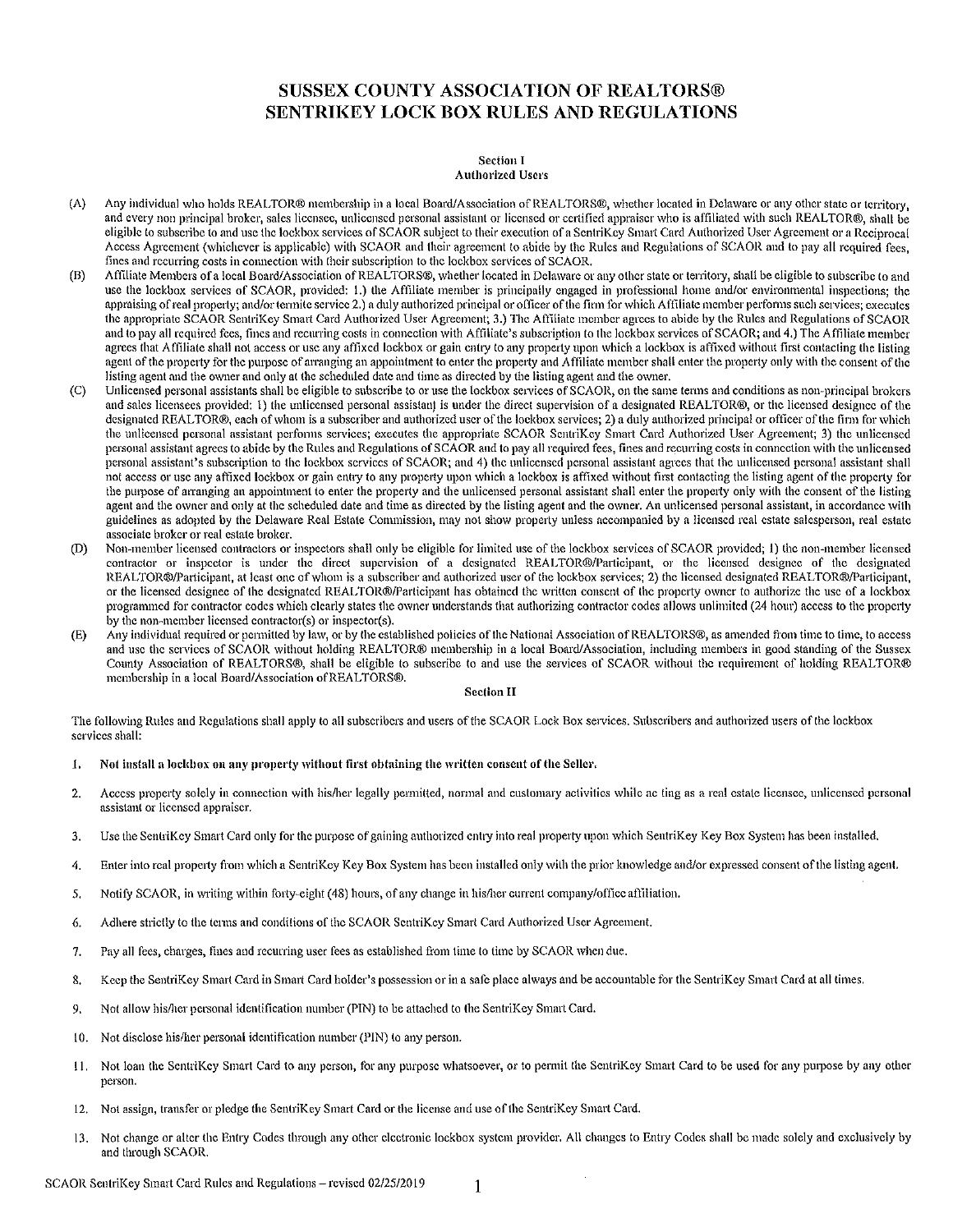- $14.$ Immediately notify SCAOR by telephone or in writing within forty-eight (48) hours, of the loss or theft of a SentriKey Smart Card and the circumstances surrounding such loss or theft.
- 15. Strictly adhere to the rules and regulations as may be adopted by SCAOR from time to time with respect to the SentriKey Smart Card or any other aspect of the system.
- 16. Promptly submit the SentriKey Smart Card to SCAOR for audit and/or inspection at a reasonable time at the SCAOR office upon request by SCAOR for such audit or inspection.
- 17. Not permit anyone other than the SentriKey Smart Card Holder himself/herself to use the SentriKey Smart Card or his/her PIN for any reason.
- 18. Attend an instructional meeting on the operation and use of the SentriKey Smart Card as required by SCAOR from time to time.
- Pay all fees, fines and charges in connection with the use of the SentriKey Smart Card and the SentriKey Key Box System, and to obtain the periodic revalidation 19. Entry Code for his/her own SentriKey Smart Card.
- Comply with National Association of REALTORS® requirements (as from time to time amended) for the access and use of a SentriKey Key Box System, including  $20.$ notification of each listing office or listing agent of the SentriKey Smart Card holder's intention to enter the property through the use of the SentriKey Key Box System. This notification is to be prior to the actual entry unless the listing indicates the coonerating agent may access the property without prior notice to the listing agent or the listing office. The Board of Directors of SCAOR shall have the right, in its sole and absolute discretion, to deactivate or refuse to sell, lease or activate any SentriKey Smart Card to any applicant or subscriber who has been or subsequently is arrested or convicted of a felony or misdemeanor crime (other than traffic misdemeanor offenses) in accordance with the Lock Box System Security Requirements (Policy Statement 7.31) of the NAR Handbook on Multiple Listing Policy, as amended from time to time.
- 21. Obtain the written authorization from the Owner(s) of the property prior to the installation or use of the SentriKey Key Box System on any property.
- Notify SCAOR, in writing, promptly upon the arrest or conviction of subscriber or authorized user for any felony or misdemeanor crime (other than traffic  $22.$ misdemeanor offenses) and state the circumstances and details relating to such arrest or conviction.
- Maintain the sole and exclusive possession of the key to the property at all times and not give the key to a third person without the prior knowledge and 23. expressed written consent of the listing agent.
- $24.$ One-Day Showing Codes, if applicable: One-day showing codes are not to be provided to any individual unless specifically authorized to do so by the Seller and/or Landlord in writing.

#### **Section III Fines and Penalties**

An authorized subscriber or user of the SentriKey Key Box System of SCAOR who violates any Rules and Regulations of SCAOR as set forth above, except for the payment of fees, shall be subject to the imposition of a fine or penalty for each violation in such amount not to exceed \$15,000 as established by the Board of Directors of SCAOR from time to time, in accordance with the attached schedule of fines and penalties.

An authorized subscriber or user of the SentriKey Key Box System of SCAOR who is found to have violated the rules and regulations as herein set forth on more than two occasions during a calendar year, shall be subject to the automatic revocation of their rights and privileges to access and use the services of SCAOR.

An authorized subscriber or user of the SentriKey Key Box System of SCAOR shall pay a 10% late charge on all fees, charges, fines, recurring user fees and penalties which remain unpaid for ten (10) calendar days from the date of invoice or imposition of such fine or penalty. Service will be terminated without notice for fees, charges, fines, recurring user fees and penalties which remain unpaid for fifteen (15) calendar days from the date of invoice or imposition of such fine or penalty.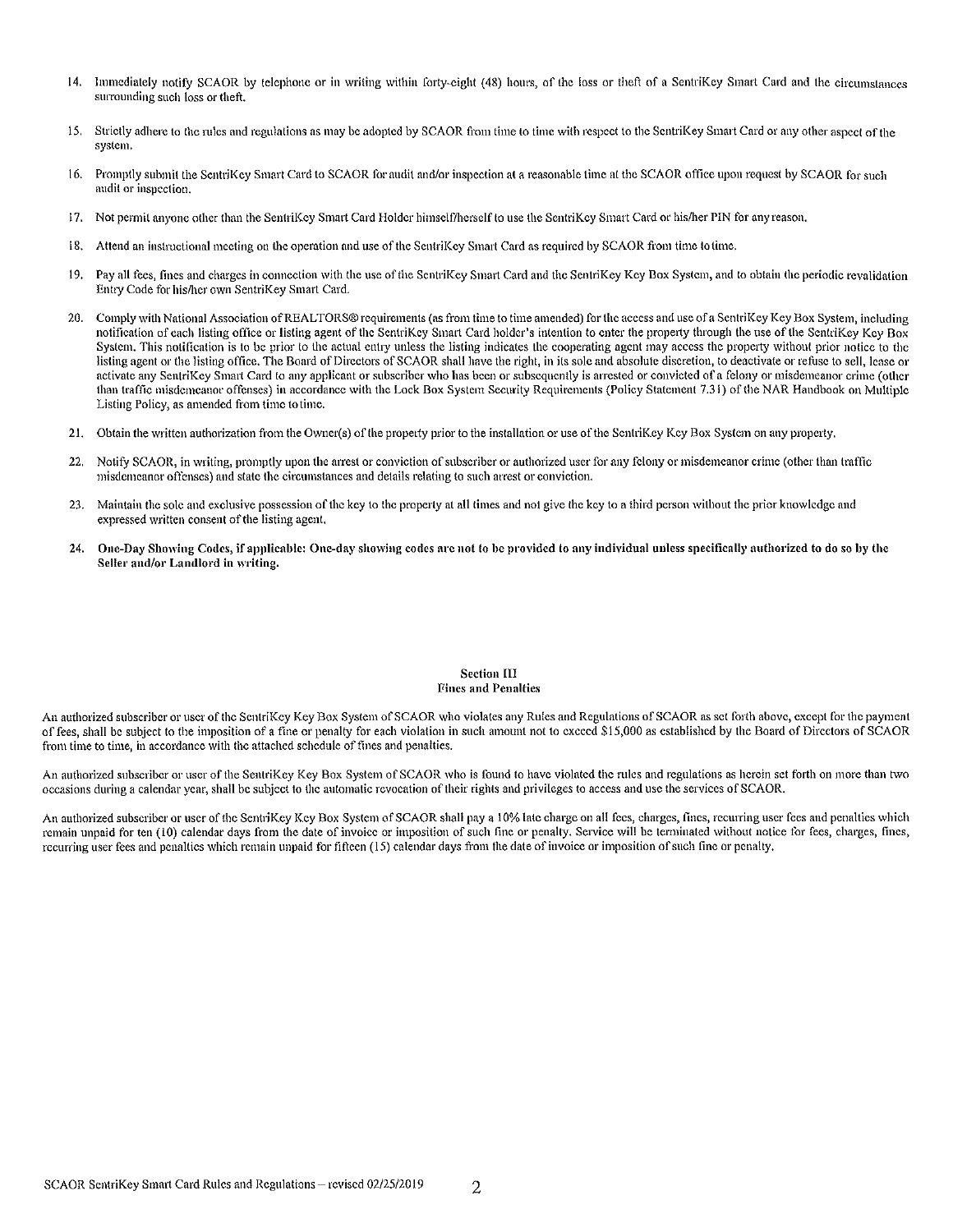#### **SCHEDULE OF FINES AND PENALTIES**

In accordance with the Rules and Regulations of the Sussex County Association of REALTORS®, fines and penalties have been established to safeguard the integrity of the SCAOR ScntriKey Key Box System.

First Offense<sup>\*</sup> \$1000.00 (unless otherwise reduced by the BOD through an appeal) Second Offense\* \$5000.00 (unless otherwise reduced by the BOD through an appeal) Third Offense \$15000.00 (unless otherwise reduced by the BOD through an appeal) Fourth Offense Termination of Service Appeal filing fee \$250.00

\*Fines for Brokers, Office Managers and Team Leaders shall be doubled, but not to exceed the amount allowed by NAR policy.

Unless otherwise stated, a 10% late fee shall be charged on all fees, charges, fines, recurring user fees, and penalties which remain unpaid for ten (10) calendar days from the date of invoice or imposition of such fine or penalty. Service will be terminated without notice for fees, charges, fines, recurring user fees, and penalties which remain unpaid for fifteen (15) calendar days from the date of invoice or imposition of such fine or penalty.

Disclaimer: The Board of Directors of the Sussex County Association of REALTORS® reserves the right in its sole discretion to amend the Schedule of Fees, Charges, Fines, and Penalties from time to time without prior written notice to any authorized subscriber or user.

SentriKey Smart Card User's Signature (Acknowledging Receipt) Date

Printed Name

Delaware Real Estate License # and NRDS#

Current Board

Email Address